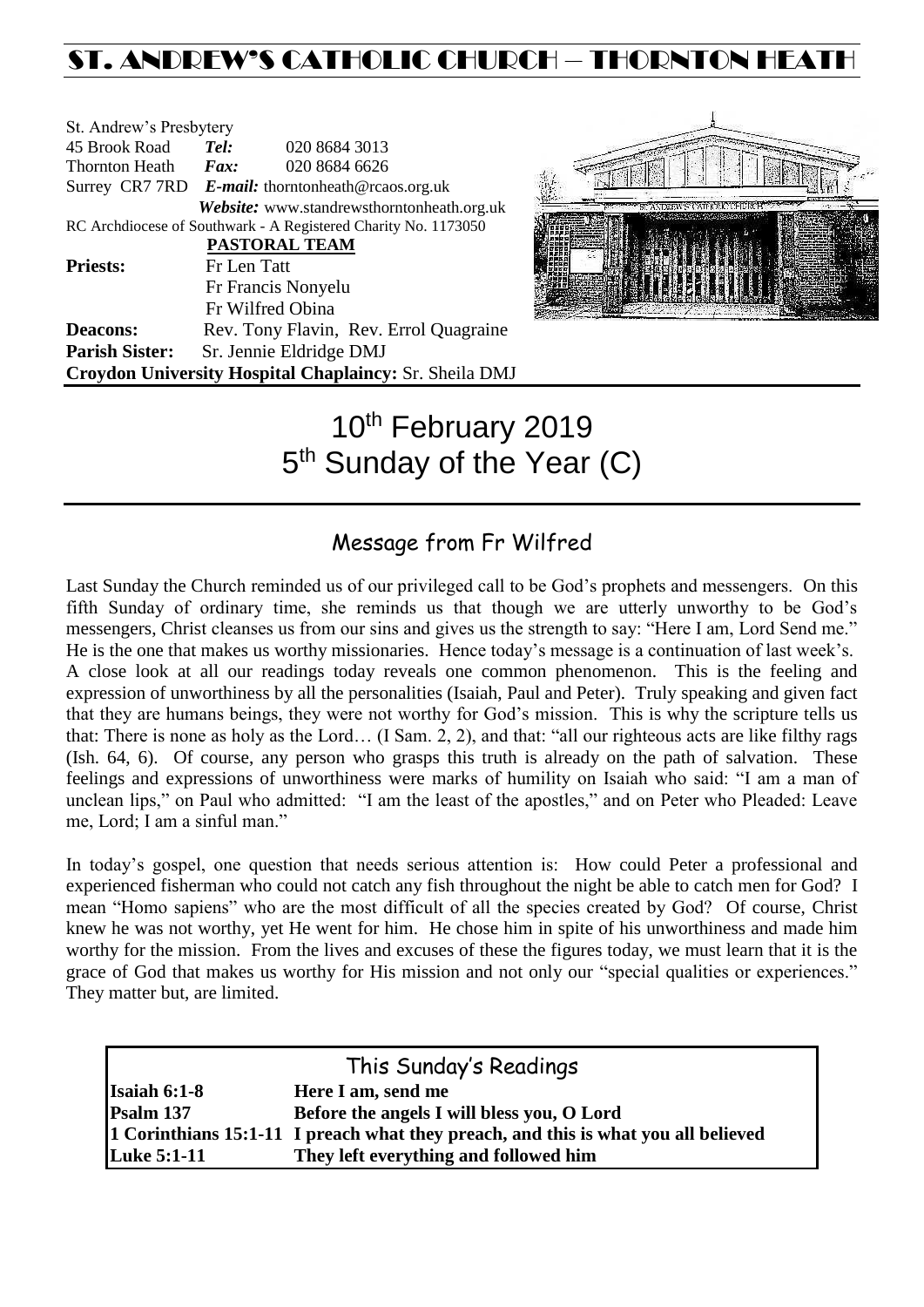### Diary for the Week

|                                               |                            | $5.51$ $7.7$ $1.00$ $1.10$ $1.7$ $0.001$       |                                    |
|-----------------------------------------------|----------------------------|------------------------------------------------|------------------------------------|
| Sunday 10 <sup>th</sup> February              |                            | 6.00pm (Saturday) First Mass of Sunday         | Josephine Tighe RIP                |
| 5 <sup>th</sup> Sunday of the Year            |                            |                                                |                                    |
|                                               | 9.30am                     | Mass                                           | Eileen Kelly RIP                   |
|                                               | 11.30am                    | <b>Mass</b>                                    | Parishioners                       |
|                                               | 3.30pm                     | <b>Confirmation meeting</b>                    |                                    |
|                                               |                            | $(candidates + parents)$                       |                                    |
|                                               | 5.00pm                     | <b>Rosary</b>                                  |                                    |
|                                               | $5.15 - 5.45$ pm           | <b>Exposition and Benediction</b>              |                                    |
|                                               | 6.00 <sub>pm</sub>         | <b>Mass</b>                                    | Con Mahoney RIP (Anniv)            |
|                                               | $7.00 - 9.00$ pm<br>7.30am | <b>Charismatic Prayer Group</b><br><b>Mass</b> |                                    |
| Monday 11 <sup>th</sup> February              | 10.00am                    | Mass                                           | Sr Mary Joseph D.M.J. RIP          |
| Our Lady of Lourdes<br>World Day for the Sick | $5.45 - 7.15$ pm           | <b>Beavers (hall)</b>                          | Sue Smyth RIP                      |
| Gen 1:1-19                                    | $7.00 - 8.00$ pm           | <b>Family Holy Hour</b>                        |                                    |
| Mk 6:53-56                                    | $7.00 - 8.00$ pm           | <b>Parish Surgery</b>                          |                                    |
|                                               | $7.30 - 9.00$ pm           | Scouts (hall)                                  |                                    |
| Tuesday 12 <sup>th</sup> February             | 7.30am                     | <b>Mass</b>                                    | Mallon & Rosetta Jarrett RIP       |
| Feria                                         | 10.00am                    | <b>Mass</b>                                    | Catherine Viegas RIP               |
| Gen 1:20-2:4                                  | $6.30 - 7.30$ pm           | <b>First Holy Communion</b>                    |                                    |
| Mk 7:1-13                                     |                            | <b>Parents meeting (hall)</b>                  |                                    |
|                                               | 7.45pm                     | R.C.I.A.                                       |                                    |
| <b>Wednesday 13th February</b>                | 7.30am                     | <b>Mass</b>                                    | <b>Special Intention</b>           |
| Feria                                         | 10.00am                    | Mass                                           | Obina Family                       |
| Gen 2:4-9. 15-17                              | 2.00 <sub>pm</sub>         | <b>Active Retirement Group</b>                 |                                    |
| Mk 7:14-23                                    | <b>6.00pm</b>              | <b>Lectio Divina Group (hall)</b>              |                                    |
|                                               | 7.30pm                     | <b>Legion of Mary (hall)</b>                   |                                    |
| Thursday 14 <sup>th</sup> February            | 7.30am                     | Mass                                           | Deceased Members Devine Family RIP |
| Saints Cyril, Monk &                          | 10.00am                    | Mass                                           | Mike Bowen                         |
| Methodius                                     | $7.00 - 8.30$ pm           | <b>Cubs (St James the Great)</b>               |                                    |
| Gen 2:18-25                                   |                            |                                                |                                    |
| Mk 7:24-30                                    |                            |                                                |                                    |
| Friday $15^{th}$ February                     | 7.30am                     | Mass                                           | <b>Lissenburg Family</b>           |
| Feria                                         | 10.00am                    | Mass                                           | For the Church                     |
| Gen 3:1-8, Mk 7:31-37                         |                            |                                                |                                    |
| Saturday 16 <sup>th</sup> February            | 9.30am                     | Mass                                           | <b>Holy Souls</b>                  |
| Feria                                         | $10.15 - 11.30$ am         | <b>Friends of the Holy Family</b>              |                                    |
| Gen 3:9-24                                    | $10.00 - 10.30$ am         | <b>Confessions</b>                             |                                    |
| Mk 8:1-10                                     | $5.00 - 5.30$ pm           | <b>Confessions</b>                             |                                    |
|                                               | 6.00 <sub>pm</sub>         | First Mass of Sunday                           | Private Intention                  |
| Sunday 17 <sup>th</sup> February              | 9.30am                     | <b>Mass</b>                                    | Parishioners                       |
| $6th$ Sunday of the Year                      | 11.30am                    | <b>Mass</b>                                    | Intention of C.C.                  |
|                                               | $4.00 - 5.45$ pm           | <b>Confirmation Session 1</b>                  |                                    |
| Racial Justice Day                            | 5.00pm                     | <b>Rosary</b>                                  |                                    |
|                                               | $5.15 - 5.45$ pm           | <b>Exposition and Benediction</b>              |                                    |
|                                               | 6.00 <sub>pm</sub>         | <b>Mass</b>                                    | Special Intention                  |
|                                               | $7.00 - 9.00$ pm           | <b>Charismatic Prayer Group</b>                |                                    |

| Money Matters                 |           |  |  |  |
|-------------------------------|-----------|--|--|--|
| <b>Collection Last Sunday</b> | £1,408.99 |  |  |  |
| Payment by Standing Order     | £ 761.00  |  |  |  |
| Total offertory               | £2,169.99 |  |  |  |
|                               |           |  |  |  |

*Thank you for your generosity*

Altar Servers **Church Cleaners Church Cleaners** This week Team 3 This week Fifi's Group<br>Next week Team 1 Next week Sancho's Du Next week Team 1 Next week Sancho's Dusters

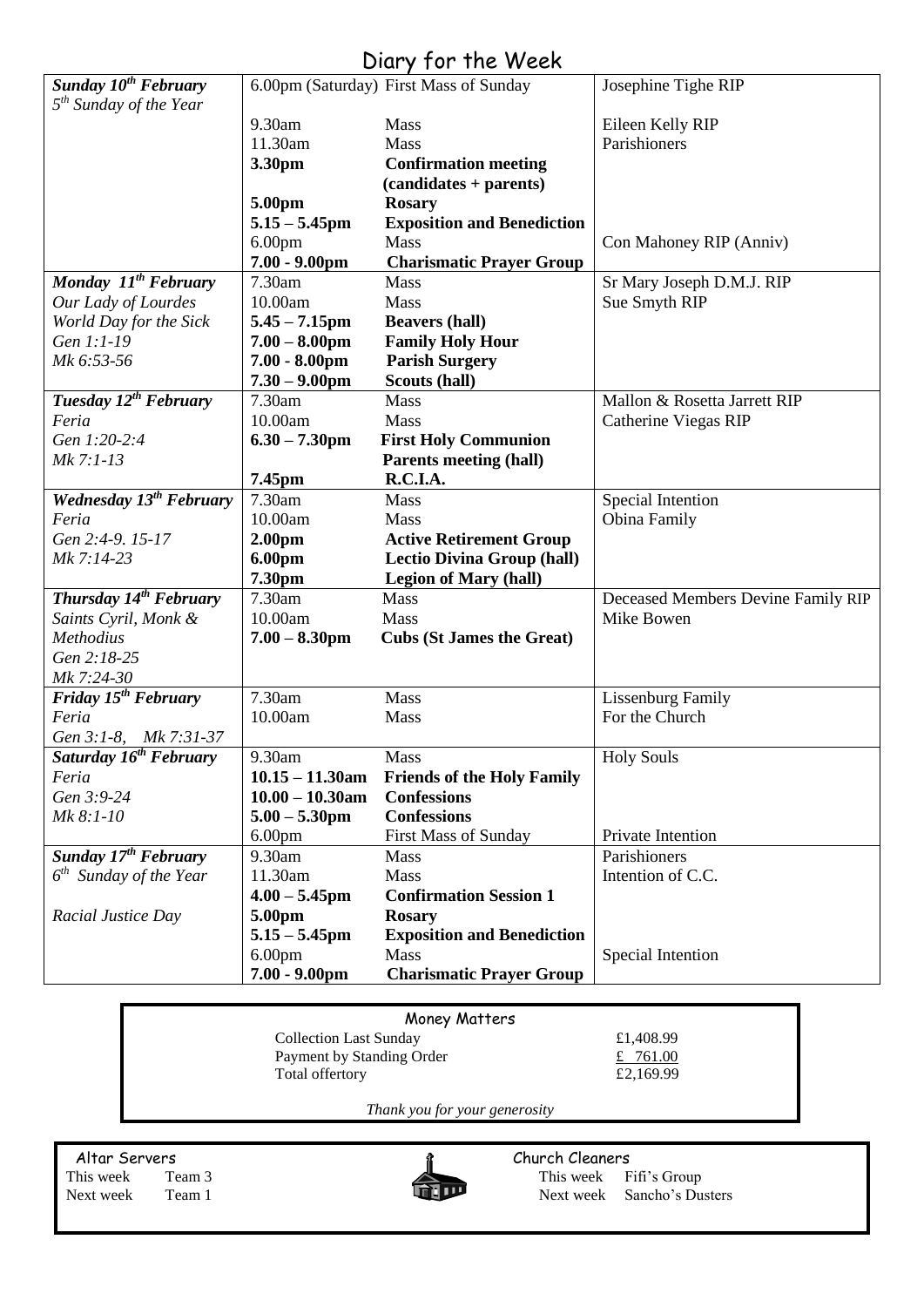### St. Andrew's Parish Notices

#### **CANON FRANCIS MORAN RIP**

As many of you know, Canon Francis passed away on Tuesday 29<sup>th</sup> January. We still do not have any further details but will pass this on when we know.

#### **CONFIRMATION 2019**

There is a meeting for our Confirmation candidates and their parents in the Church today Sunday  $10<sup>th</sup>$  February at 3.30pm.

#### **FR DENIS OCAYA**

Fr Denis has had to have further surgery but is now recovering well. Please can you continue to pray for him for a full and speedy recovery.

#### **FR LEN'S MOTHER**

Many of you will know that Fr Len's mother, Mrs Eileen Mary Tatt RIP, passed away recently. Fr Len would like to thank everyone again for their support and kind wishes, this has been very much appreciated. Fr Len is now away for a couple of weeks.

#### **FAMILY HOLY HOUR**

"Come let us adore Him" - Jesus in the Eucharist - Jesus Light of the world - on Monday, 11<sup>th</sup> February from 7.00 to 8.00pm. This is an invitation to one and all; it will bring a blessing on you, your family and our parish. Join us even if only for 10/15 minutes.

#### **FRIENDS OF THE HOLY FAMILY**

Dear Family, Friends, Youth of the parish, please join us at the Friends of the Holy Family on Saturday, 16<sup>th</sup> February from 10.15 to 11.30am in the Church hall. A power-point presentation is shown as a visual aid to pray the rosary and this will be followed by a short DVD on a chosen saint. All are welcome

#### **"FLAME" 2019 TICKETS**

The Southwark Catholic Youth Service have helped with the organisation of the annual "FLAME" day at Wembley Arena on 2<sup>nd</sup> March. This is a day for our young adults to enjoy this amazing celebration of Catholic faith, in a vibrant atmosphere, full of joy, with content presented in a way which resonates for young people. Flame is ideal for young people aged 14+ and people from every Diocese in the country will be represented. We have 20 tickets and hope as many of our young adults as possible can come along. There is no charge but you will have to pay for your train fare and one of our Youth Leaders, Marine Anton and Fr Wilfred will accompany the group. Please can you sign the sign-up sheet on the table just outside of the Priests Sacristy to indicate your interest. The tickets will be on a first come basis. Contact [info@scys.org.uk](mailto:info@scys.org.uk?subject=FLAME%202019) or go to [www.cymfed.org.uk/flame 2019](https://rcsouthwark.us11.list-manage.com/track/click?u=a40ab1a35eac7236d856fe882&id=3967eeb619&e=8fd233ba89) for further info. Please see the poster in the porch for more details.

#### **TEAS AND COFFEES SERVED BY THE 26TH CROYDON SCOUTS**

Come and join The 26<sup>th</sup> Croydon Scouts after the 9.30am Mass on Sunday 17<sup>th</sup> February for coffee, tea, cakes and *warm sausage rolls* where you can relax and catch up with each other after Mass and find out about what your parish Scout Group have been and will be doing to mark their 85<sup>th</sup> year by helping our community! All welcome.

#### **GHANAIAN COMMUNITY MEETING**

The Group will be meeting on Sunday 17<sup>th</sup> February after the 11.30am Mass in the hall.

#### **SECOND COLLECTION NEXT WEEK**

The collection next week will be for Racial Justice Sunday. This collection helps to support the work of the Catholic Church to promote racial justice in our schools, parishes and in wider society. In our task as disciples of Christ, our responsibility is to make sure people are treated with dignity at work and are not exploited. Migrant communities and those suffering from racial abuse are particularly vulnerable to being drawn into unjust working conditions and labour exploitation. News and information available on [www.catholicnews.org.uk/racial-justice](http://www.catholicnews.org.uk/racial-justice-sunday-2019)[sunday-2019.](http://www.catholicnews.org.uk/racial-justice-sunday-2019)